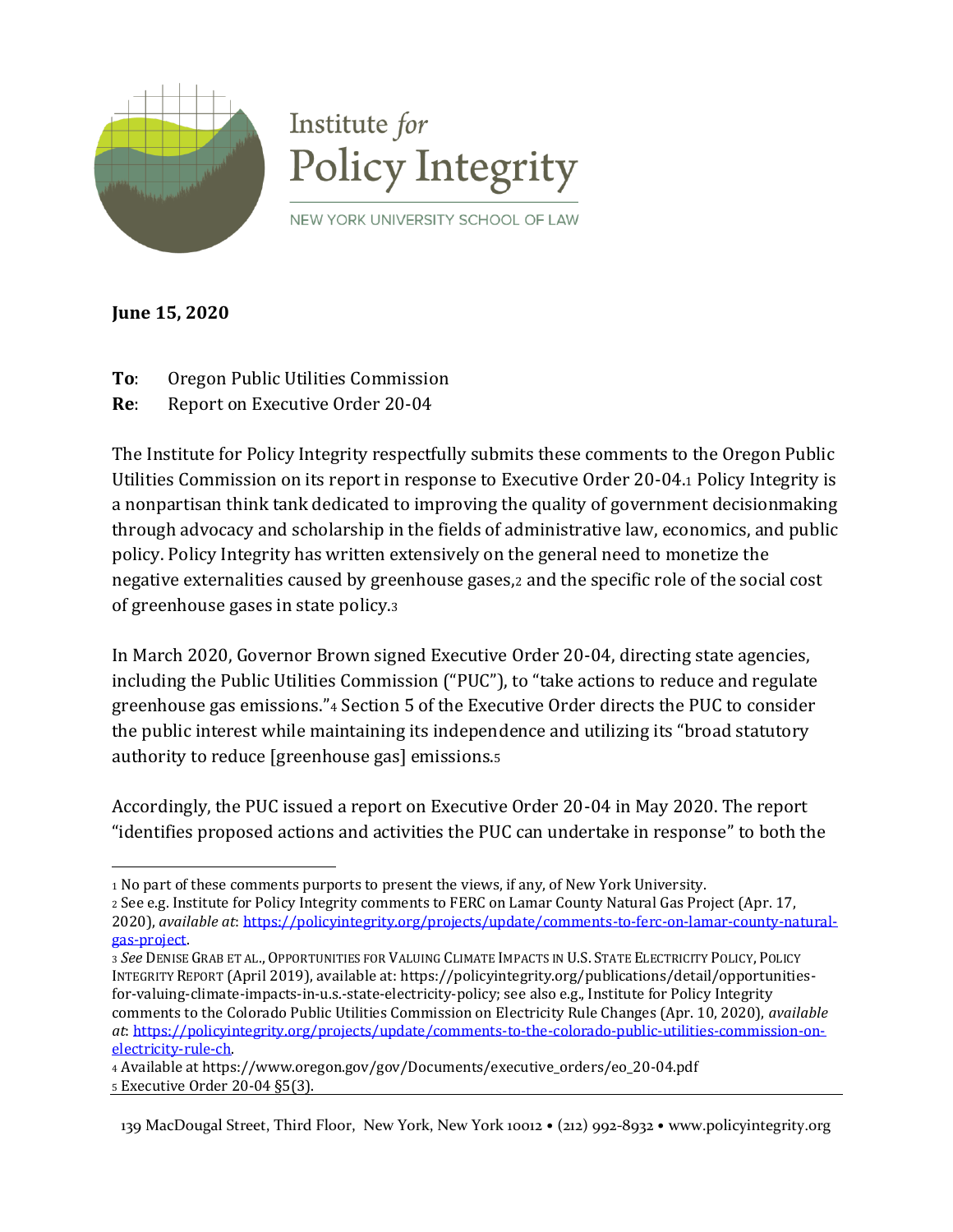general and the PUC-specific directives in the Executive Order. The report focuses on three themes for potential PUC actions: GHG Reduction Activities, Impacted Communities, and Wildfire Prevention and Mitigation. Policy Integrity's comments focus only on activities targeted at reducing greenhouse gas emissions.<sup>6</sup>

Policy Integrity recommends that the PUC use the Social Cost of Carbon developed by the Federal Interagency Working Group, last updated in 2016, to monetize the benefits from avoided greenhouse gas emissions.

These comments also draw upon examples from other states, including Oregon's neighbors Washington State and California, to illustrate how the Social Cost of Carbon has been used in state-level electricity policy.

## **The PUC Should Use the IWG Social Cost of Carbon to Monetize the Benefits from Avoided Greenhouse Gas Emissions**

Executive Order 20-04 directs Oregon state agencies, including the PUC, to reduce greenhouse gas emissions. The PUC report in response to the Executive Order says the Commission will consider "options to incorporate the social cost of carbon into utility Integrated Resource Plans (IRPs) and avoided cost proceedings."<sup>7</sup>

## *Using the Social Cost of Carbon in Utility Planning Levels the Playing Field for Non-Emitting Resources*

Utilities use IRPs to map how they can meet expected energy needs over a certain period of time. The Oregon PUC says IRPs "present[] a utility's current plan to meet the future energy and capacity needs of its customers through a "least-cost, least-risk" combination of energy generation and demand reduction."<sup>8</sup> Oregon's adopted IRP guidelines state that "all resources must be evaluated on a consistent and comparable basis."

<sup>6</sup> *See* Oregon PUC Report on Executive Order 20-04 (May 15, 2020) at 5 [Hereinafter 'PUC Report"] ("Considering options to incorporate the social cost of carbon into utility Integrated Resource Plans (IRPs) and avoided cost proceedings"); *id.* at 6 ("Considering how to quantify and incorporate measurable cobenefits beyond energy and financial benefits (e.g., GHG emission reductions…"); *id.* at 7 ("Exploring performance-based ratemaking measures that achieve GHG reductions by incentivizing and enabling utility behaviors aimed at accelerating GHG reductions.").

<sup>7</sup> PUC Report at 5.

<sup>8</sup> Oregon Public Utility Commission, Utility Regulation, Integrated Resource Planning, available at: <https://www.oregon.gov/puc/utilities/Pages/Energy-Planning.aspx> (accessed June 12, 2020); see also Oregon PUC Order No. 07-002 at 2 ("The primary goal [of least cost planning] is least cost to the utility and its ratepayers, consistent with the long-run public interest").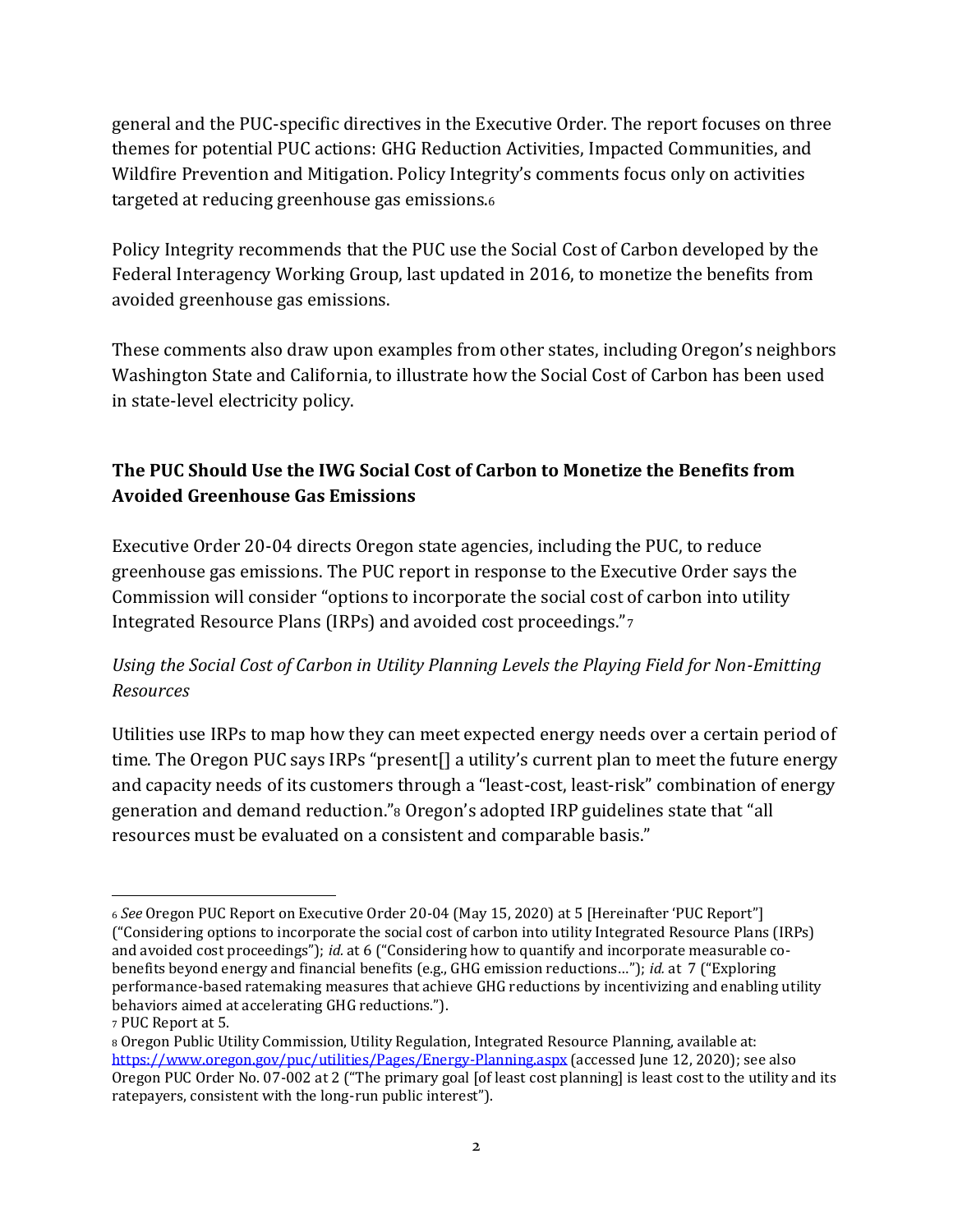However, because the harms from on greenhouse gases— including sea-level rise, greater incidence of coastal storms and extreme weather events, and human health impacts and mortality from heat-related illnesses—are not typically factored into utility resource planning, cost calculations currently used in IRPs for deploying fossil-fuel resources fail to reflect their true adverse impacts on society, creating a disadvantage for non-emitting resources. Using a monetary value for the harmful effects of greenhouse gases would address this shortcoming. <sup>9</sup> And a monetary value for the costs of greenhouse gas emissions is an effective tool to help identify resource combinations that can reduce greenhouse gas emissions at the lowest cost. By requiring utilities to use a monetary value for the adverse effects of greenhouse gas emissions, the PUC can level the playing field between fossil-fuel generators and non-emitting resources and thus makes them comparable.

The PUC should require utilities to use the social cost of carbon in their IRPs so that these plans reflect the true social cost of different generation mixes. Oregon's electric utilities already account for the projected costs of complying with "any regulation of greenhouse gas emissions,"<sup>10</sup> and have been using a social cost of carbon in their IRPs without being required to by the PUC. PacificCorp uses three carbon price scenarios, which reflect "impacts of potential future federal [carbon] emissions policies"<sup>11</sup> on future prices, and one scenario with a social cost of carbon in its latest IRP.<sup>12</sup> Oregon's other utility, Portland General Electric, also uses three carbon prices as well as a social cost of carbon of about \$42 per metric ton in 2020.<sup>13</sup> Because Oregon's two utilities are already using carbon prices, requiring use of the SCC in IRPs ensures that this continues in the future and in a consistent manner across utilities. By requiring utilities to take the SCC into account in their IRPs, the PUC guarantees that utilities end up being transparent about the true costs of different generation mixes.

## *The IWG Social Cost of Carbon Is the Best Available Estimate*

The Social Cost of Carbon ("SCC") is a metric designed to quantify and monetize climate damages, representing the net economic cost of carbon dioxide emissions. In other words, the SCC is a monetary estimate of the damage done by each ton of carbon dioxide that is released into the air. The SCC was developed by the federal government's Interagency

<sup>9</sup>, PUC Order 07-002 at 3.

<sup>10</sup> Order No. 07-002, at 5.

<sup>11</sup> PacificCorp 2019 Integrated Resource Plan, at 38, *available at*:

[https://www.pacificorp.com/content/dam/pcorp/documents/en/pacificorp/energy/integrated-resource](https://www.pacificorp.com/content/dam/pcorp/documents/en/pacificorp/energy/integrated-resource-plan/2019_IRP_Volume_I.pdf)[plan/2019\\_IRP\\_Volume\\_I.pdf](https://www.pacificorp.com/content/dam/pcorp/documents/en/pacificorp/energy/integrated-resource-plan/2019_IRP_Volume_I.pdf) [Hereinafter "PacificCorp IRP"]/

<sup>12</sup> PacificCorp IRP at 171, 179.

<sup>13</sup> Portland General Electric 2019 Integrated Resource Plan 76, Fig. 3-2: Carbon Price trajectories utilized in the Carbon Price Futures, *available at*[: https://www.portlandgeneral.com/our-company/energy](https://www.portlandgeneral.com/our-company/energy-strategy/resource-planning/integrated-resource-planning)[strategy/resource-planning/integrated-resource-planning](https://www.portlandgeneral.com/our-company/energy-strategy/resource-planning/integrated-resource-planning)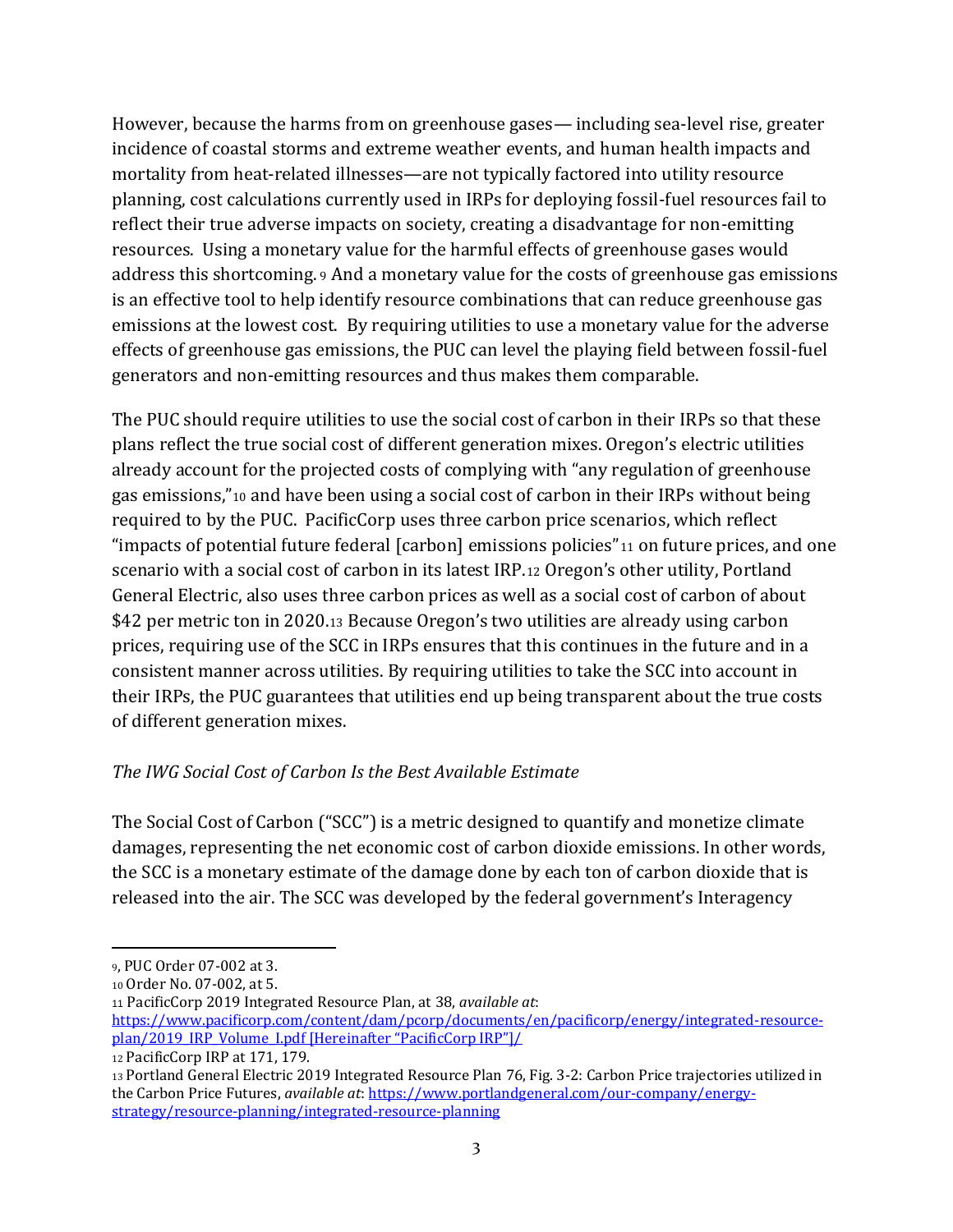Working Group on the Social Cost of Greenhouse Gases ("IWG"), which operated from 2009-2017, <sup>14</sup> and the work of the IWG remains the best available for SCC estimates, though it is the lower bound of the true costs of climate change.<sup>15</sup> The "central" estimate of the IWG SCC for carbon dioxide for emissions occurring in 2020 is \$51 per metric ton.<sup>16</sup> This "central" estimate has been used hundreds of times by federal agencies,<sup>17</sup> and also by a number of states in their electricity proceedings.<sup>18</sup>

Several other states now require utilities to use values based on the IWG SCC in their IRPs or other long-term planning tools. In 2019, both Colorado and Washington State passed laws to this effect after their respective public utilities regulators recommended that utilities do so.<sup>19</sup> Nevada and Minnesota also require utilities to use the SCC in their IRPs.<sup>20</sup> Oregon can learn from decisionmakers in those states as it begins the process of making its own policy.

On the one hand, Oregon can take an approach that reflects its unique vulnerabilities to climate change. For example, Washington State has emphasized an SCC estimate based on a lower discount rate, of approximately \$78 per metric ton of carbon dioxide, which reflects a more risk averse approach to mitigating climate change. For example, California requires utilities to use a societal cost test for evaluating DERs that accounts for climate damages. Similar to the case in Washington State with IRPs, California has chosen to focus not only on the "central" estimate but also on the "high impact" SCC estimate, of approximately \$123 per metric ton of carbon dioxide, which likewise reflects the state's unique vulnerabilities to climate change. Because of California and Washington's geographic proximity to Oregon, the PUC may wish to take a similar approach if it assumes both states have similar climate risk profiles.

<sup>14</sup> *See* Interagency Working Group on the Social Cost of Greenhouse Gases, *Technical Support Document: Technical Update of the Social Cost of Carbon for Regulatory Impact Analysis*

[https://obamawhitehouse.archives.gov/sites/default/files/omb/inforeg/scc\\_tsd\\_final\\_clean\\_8\\_26\\_16.pdf.](https://obamawhitehouse.archives.gov/sites/default/files/omb/inforeg/scc_tsd_final_clean_8_26_16.pdf) <sup>15</sup> *See* INST. FOR POL'Y INTEGRITY, A LOWER BOUND: WHY THE SOCIAL COST OF CARBON DOES NOT CAPTURE CRITICAL CLIMATE DAMAGES AND WHAT THAT MEANS FOR POLICYMAKERS (2019),

https://policyintegrity.org/files/publications/Lower\_Bound\_Issue\_Brief.pdf.

<sup>16</sup> *See* GRAB ET AL. at 9.

<sup>17</sup> JANE A. LEGGETT, FEDERAL CITATIONS TO THE SOCIAL COST OF GREENHOUSE GASES, CONGRESSIONAL RESEARCH SERVICE REPORT (March 21, 2017).

<sup>18</sup> *See* GRAB ET AL. at 1, 3-4, 13-23.

<sup>19</sup> Colo. Sen. Bill 19-236 (passed May 3, 2019) and Wash. Sen. Bill. 5116 (signed by Gov. Inslee on May 7, 2019). For more details*, see also* [http://CostOfCarbon.org/.](http://costofcarbon.org/)

<sup>20</sup> Nevada Public Utilities Commission, Final Order, Docket Number 17-07020 (August 2018); Minn. Pub. Util. Comm'n, Order Updating Environmental Cost Values, In the Matter of the Further Investigation into Environmental and Socioeconomic Costs Under Minnesota Statutes Section 216B.2422, Subdivision 3, Jan. 3 2018, https://mn.gov/oah/assets/2500- 31888-environmental-socioeconomic-costs-carbon-report\_tcm19- 222628.pdf.